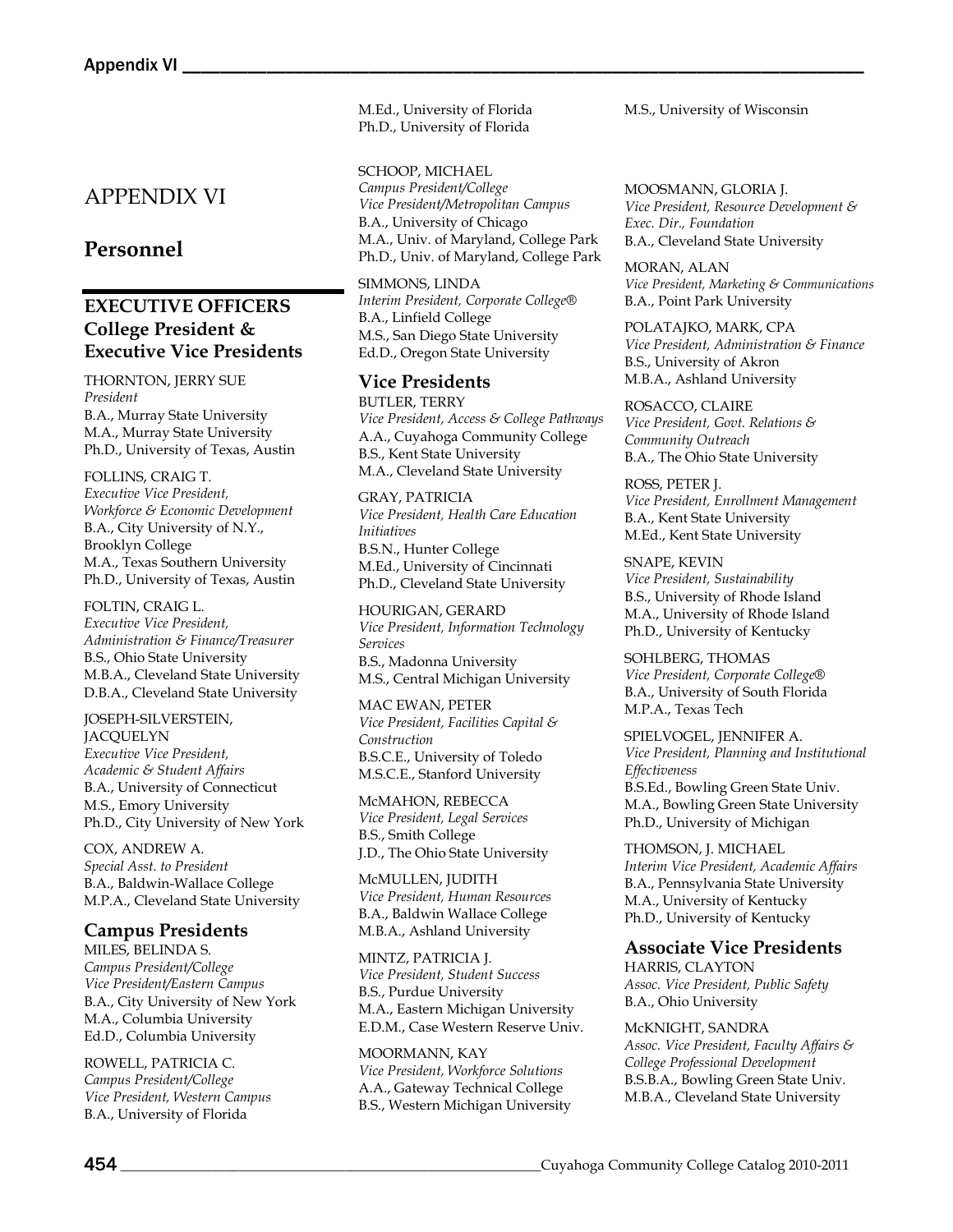ROYAL, CHRISTINA *Assoc. Vice President, eLearning & Innovation* B.A., Marist College M.A., Marist College Ph.D., Capella University

# **EXECUTIVE DIRECTORS**

ABOUSERHAL, MICHAEL *Executive Director, Accounting & Financial Operations* B.A., Cleveland State University

BOSWORTH, BLAIR *Executive Director, Operations Admin.* B.S.M.E., Cleveland State University M.B.A., Lake Erie College

BRYAN, ROBERT W. *Executive Director, Media Engineering* A.A.S., Cuyahoga Community College B.S., Bellevue University

CROWLEY, TREACY *Executive Director, Career Development & Transition Center* B.A., Boston College M.A., Cleveland State University M.B.A., Fordham University

DeCHANT, RICK *Executive Director, Veteran Services & Programs* B.A., John Carroll University

GAJEWSKI, JOHN *Executive Director, Advanced Manufacturing, Engineering and Bio Science* B.S., Milwaukee School of Engineering

GROVER, NOREEN *Executive Director, Resource Development* B.A., Marquette University

HALE, KENNETH *Executive Director, Access & College Pathways* B.A., Bowling Green State University M.Ed., Cleveland State University

LANDINI, MICHAEL *Executive Director, Development Office* B.A., George Washington University

LEITSON, CYTHIA *Executive Director, Supplier Managed Services* B.A., Michigan State University

LEWIS, ALBERT *Executive Director, Workforce Solutions* B.A., Marshall University M.Ed., University of Akron

MAZZOLA, RICHARD *Executive Director, Total Rewards* B.B.A., University of Akron M.B.A., Cleveland State University

MINNICH, DANIEL H. *Executive Director, Marketing & Comm.* B.A., The Ohio State University B.S., The Ohio State University M.A., Miami University

MOIR, CHRIS ALAN *Executive Director, Business Services* B.A., Kent State University

MORGANTI, NORMA *Executive Director, Midwest Health Information Technology Consortium* B.S., Miami University M.Ed., Ashland University

RICHARDS, MARVIN *Executive Director, Legal Services* B.B.A., University of Illinois at Chicago M.B.A., Governors State University J.D., University of Illinois at Chicago

SHERLOCK, RICK *Executive Director, Marketing & Comm.* B.A., Kent State University

SOMERVILLE, TOM *Executive Director, Business Continuity* A.A., Cuyahoga Community College B.S., Cleveland State University M.S.Ed., Cleveland State University

STECKY, THOMAS *Executive Director, Capital & Construction* B.A., Case Western Reserve Univ.

STYFFE, SHARON *Executive Director, Community Continuing Education* B.S., Cedar Crest College M.B.A., DeSales University

ZHANG, JACK *Executive Director, Information Tech. Svcs.* B.S., University Of North Dakota M.S., University Of North Dakota

# DEANS/ASSOCIATE DEANS

## **EASTERN CAMPUS.............**

HARTLEY, LORRAINE P. *Interim Dean, Academic Affairs*  B.A., California Univ. of Pennsylvania M.S., California Univ. of Pennsylvania D.B.A., Nova Southeastern University

MAY, MEL *Dean, Student Affairs* B.G.S., Kent State University M.Ed., Kent State University Ph.D., Kent State University

DIMARIA, VINCENT *Assoc. Dean, Liberal Arts* B.A., Cleveland State University M.A., Cleveland State University

MAUSSER, HERBERT *Interim Assoc. Dean, Business, Math and Technology* B.S., Case Western Reserve University M.S., Case Western Reserve University

SANTELL, ROSS *Assoc. Dean, Health Careers & Sciences* B.S., Univ. of Southern Mississippi M.S., Univ. of Southern Mississippi Ph.D., Michigan State University

## **METROPOLITAN CAMPUS..........**

ATKINS, MARSHA *Dean, Nursing* B.S.N., Alverno College B.S., University of St Francis M.A., San Jose State University Ph.D., Case Western Reserve University

BETHUNE, BRIAN D. *Dean, Creative Arts* B.I.S., University of Minnesota M.F.A., Minnesota State University Ph.D., Bowling Green State University

BRADFORD, PEGGY *Dean, Academic Affairs* A.A., Shawnee Community College B.S., Southern Illinois University M.S., Southern Illinois University J.D., University of Iowa Ed.D., Northern Illinois University

DIASIO-MILLER, KAREN *Dean, Student Affairs* B.S., University of Akron M.S., University of Akron

BLATCH-GEIB, INDA *Assoc. Dean, Media Arts* B.S., University of Akron M.S., University of Akron

DAMJI, DHIRENDRA *Assoc. Dean, Engineering* M.A., University of Sheffield, UK M.A., Rochester & Massachusetts Institute of Technology

MEYER, IRENE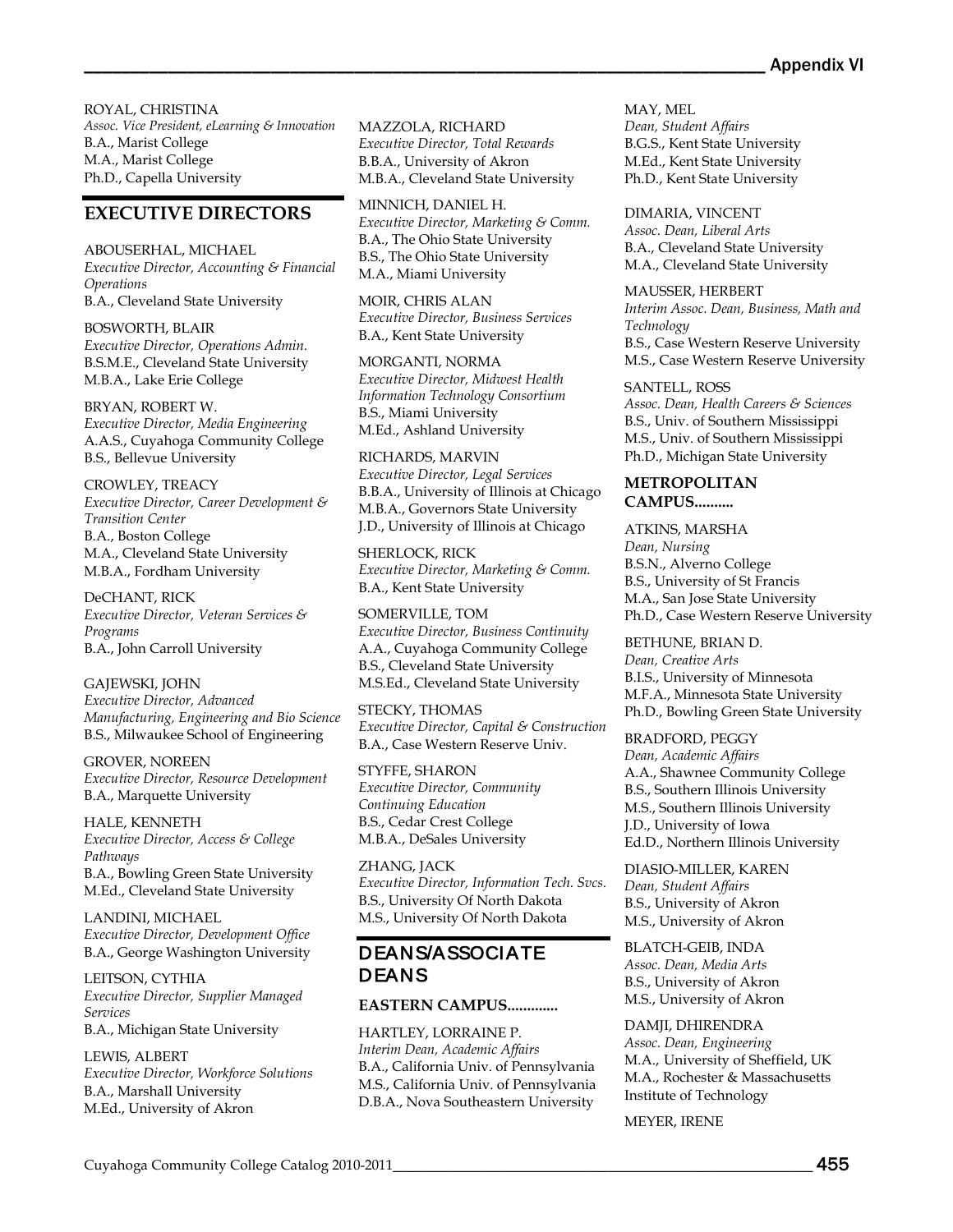#### Appendix VI \_

*Assoc. Dean, Nursing* B.S.N., Gwynedd Mercy College M.S.N., University of Maryland

MIKUSZEWSKI, BARBARA *Assoc. Dean, Health Careers & Science* B.S., Plattsburgh State Univ. of N.Y. M.S., University of Massachusetts

LADNER-MATHIS, JOCELYN *Assoc. Dean, Liberal Arts* B.A., Mundelein College M.S., Western Illinois University Ph.D., Illinois State University

#### **WESTERN CAMPUS............**

DEL ROSARIO, DIANA *Dean, Student Affairs* B.A., University of Puerto Rico M.B.A., Baldwin Wallace College

ROBINSON, SANDY L. *Dean, Academic Affairs* B.S., The Ohio State University M.Ed., Cleveland State University

CURTIS-CHAVEZ, MARK *Assoc. Dean, Liberal Arts* B.A., Indiana University M.A., Northern Illinois University

FRANKLIN, CAROL S. *Assoc. Dean, Social Sciences* B.A., Hiram College M.A., Univ. of California Berkeley Ph.D., Univ. of California Berkeley

FRAZEE, DAVID R. *Assoc. Dean, Business & Information Technology* B.S., University of Alabama Birmingham M.S., University of Cincinnati

HUTT, GUY K. *Assoc. Dean, Math & Applied Technologies* A.S., Stockbridge School B.G.S., University of Massachusetts M.S., Cornell University M.S., University of Southern Maine

## **ASSISTANT DEANS**

#### **EASTERN CAMPUS............**

ABDUL-KAREEM, SABUUR *Asst. Dean, Evening/Weekend Program* B.A., Saint John's University M.I.M., American Graduate School of International Management Ed.D., University of Massachusetts,

#### Amherst

FINSON, LAURA *Asst. Dean, Student Affairs* B.S., Miami University M.Ed., Kent State University

#### **METROPOLITAN CAMPUS..........**

JOHNSON, ANGELA *Asst. Dean, Student Affairs* B.A., The Ohio State University M.A., American University

DULL, CHARLES *Asst. Dean, eLearning* A.A., Kent State University B.A., Youngstown State University M.B.A., Youngstown State University Ph.D., Capella University

#### **WESTERN CAMPUS............**

FRANCE, RICHARD E. *Asst. Dean, Evening/Weekend Program* B.S., John Carroll University M.Ed., Cleveland State University

RUANE, JULIA *Asst. Dean, Student Affairs* B.A., Cleveland State University M.B.A., Chaminade University

# **FACULTY**

**A. . . . . . . . . . .**

ABADIR, LAILA F. *Professor, Mathematics* B.S.C., Ain Shams University M.S.C., Ain Shams University M.S., Cleveland State University Ph.D., Kent State University

ABOU-DIAB, MALEK S. *Asst. Prof., Mathematics* B.S., Cleveland State University M.S., Cleveland State University

AFSHARPANAH, SHAHROKH *Professor, Library* B.A., Tehran Teachers' Training College M.L.S., University of Tehran Ph.D., Case Western Reserve Univ.

AL-KAIMARI, BASSEM *Assoc. Prof., Biology* B.S., University of Jordan M.A., Governor's State University

ALLEN, DEBORAH, RT *Asst. Prof., Radiography*

A.T.S., Cuyahoga Community College B.S., Franklin University

ALLEN-JENKINS, JEAN C. *Assoc. Prof., Counseling* B.S.Ed., Ohio University M.Ed., University of Pittsburgh

ALTOSE, AARON *Asst. Prof., Mathematics* B.S., Washington University B.S., Washington University M.S., Cleveland State University

AUSTIN, ERIN L. *Asst. Prof., EET/IT* B.S., Case Western Reserve Univ. M.S., Case Western Reserve Univ. M.S., Cleveland State University

#### **B. . . . . . . . . . . . .**

BADAL, JAMES J. *Asst. Prof., English* B.A., Western Reserve University M.A., Western Reserve University Ph.D., Case Western Reserve Univ.

BAILIS, MICHAEL Y. *Asst. Prof., Human Services* B.A., University of Pennsylvania M.A., University of Michigan

BAJDA, ANDREW *Asst. Prof., Business Admin.* A.A., Lorain County Community Coll. B.S., Bowling Green State University M.B.A., Baldwin Wallace College

BALSA, CHENGAVALLI *Assoc. Prof., Mathematics* B.S., Sri Padmavathi Women's College, India M.S., Sri Venkateswara Univ., India M.S., Southern Illinois University

BANKS, ROBERT C., SR. *Professor, Chemistry/Physical Science* B.A., Western Reserve University M.Ed., Cleveland State University

BARBER, FRANK *Asst. Prof., Business Administration* B.B.B., Kent State University M.B.A., Kent State University

BARDON, RICHARD A. *Asst. Prof., English* B.A., Ohio University M.A., Cleveland State University

BARKER, JUDITH A. *Professor, Psychology* B.A., Cleveland State University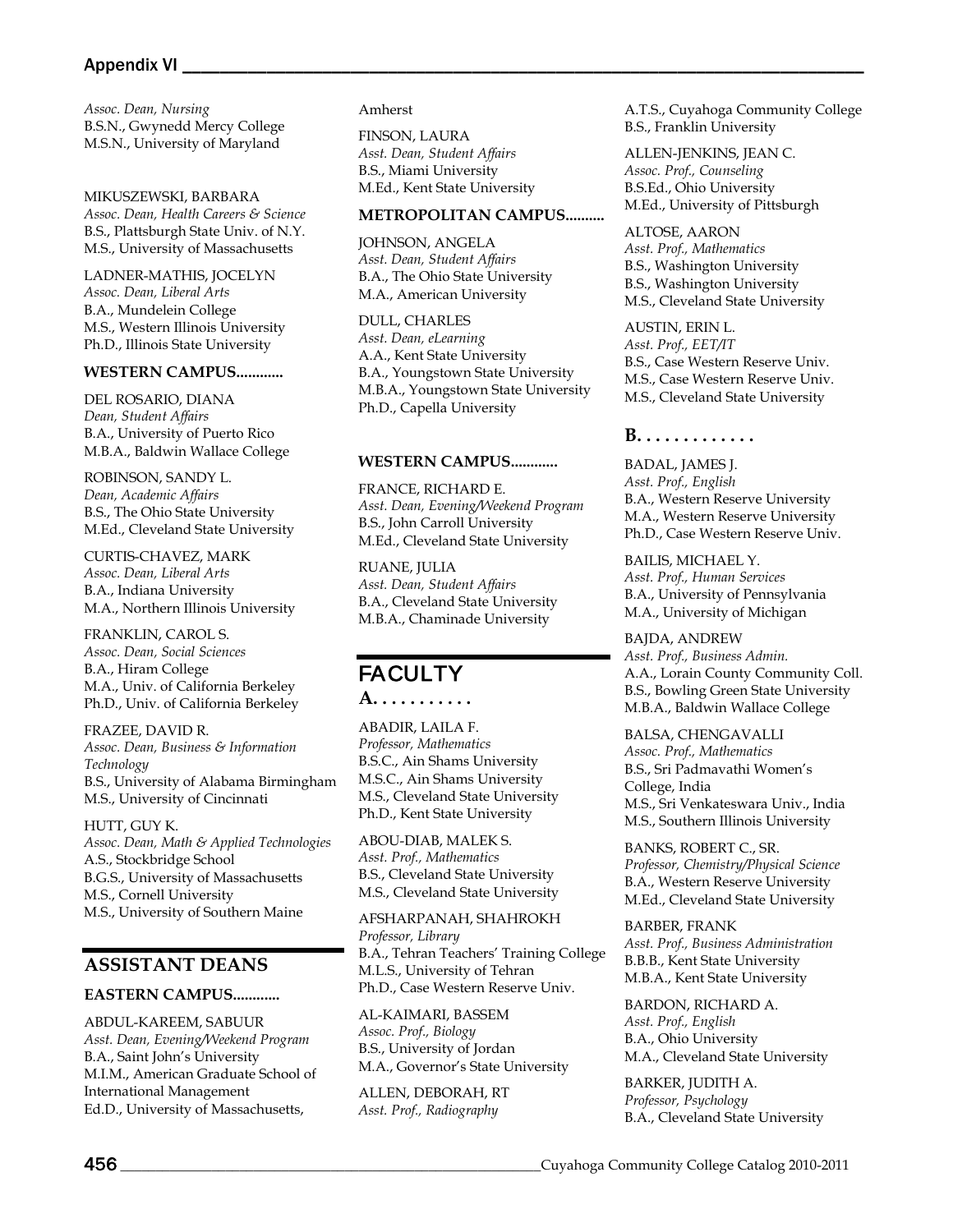M.A., Cleveland State University

BARNARD, KEVIN D.

*Asst., Prof., Emergency Medical Tech.* A.A.S., The Ohio State University B.S., The Ohio State University

BARNES, KOLLEEN *Asst. Prof., Business, Math & Tech.* B.S., Empire State College M.Ed., Grand Canyon University

BATTLES, CAROL G. *Professor, Dietetic Tech./Health* B.S., Case Western Reserve Univ. M.S., Case Western Reserve Univ. Ph.D., Kent State University

BECKNER, JEAN M. *Asst. Prof., Diagnostic Medical Sonography* A.A.S., Cuyahoga Community College B.S., St. Joseph College of Maine M.H.S., Nova Southeastern University

BEHROUZI, MAJID *Professor, Mathematics* A.S., Miami-Dade Community College B.S., Kent State University M.S., Cleveland State University M.S., The Ohio State University M.A., Cleveland State University Ph.D., York University, Canada

BELLE, NATALIE J. *Instructor, Physician Assistant Studies* B.S., Mary Washington College of the University of Virginia B.S., George Washington University M.D., Howard University

BENNETT, MIRIAM J. *Assoc. Prof., Audio-Visual Tech.* B.A., Oberlin College M.A., University of Iowa M.F.A., University of Iowa

BENTLEY, CONTAE I. *Asst. Prof., Counseling* B.S., Ohio University M.Ed., Ohio University

BERGER, ROBERT S. *Asst. Prof., Counseling* B.S., University of Pittsburgh M.R.C., Bowling Green State University

BERLINGERI, ANGELA *Asst. Prof., Visual Communication & Design*

B.F.A., Calif. College of Arts & Crafts M.F.A., Kent State University

BERNATOWICZ, DAVID *Asst. Prof., History* B.A., Gannon University M.A., Duquesne University

BISHOP, IRIS W. *Assoc. Prof., Counseling* B.A., Case Western Reserve Univ. M.A., Case Western Reserve Univ.

BLACKMON, DOROTHY J. *Professor, Sociology* B.A., Baldwin-Wallace College M.A., University of Akron Ph.D., University of Akron

BOLDYREFF, ROMAN E. *Asst. Prof., Biology* B.S., University of West Florida M.S., University of West Florida

BONGORNO, JOHN F. *Asst. Prof., Accounting/Business Admin* B.A., John Carroll University B.S., John Carroll University M.A., Miami University

BORDERS, ANDREA *Instructor, Counseling* B.S. Wilberforce University M.A., Kent State University BOUIE, CARILYNN H. *Asst. Prof., Mathematics* B.S., University of Tennessee M.M., University of Tennessee

BOYKO, MICHAEL E. *Professor, Law Enforcement* A.A.S., Cuyahoga Community College B.S., University of Akron M.S., University of Akron J.D., University of Akron

BRAND, ASHLEE *Asst. Prof., English* A.S., Genesee Community College B.A., Slippery Rock University B.S., Slippery Rock University M.A., Slippery Rock University

BRATHWAITE, ORMOND D. *Professor, Biology/Chemistry* B.S., City University of N.Y., York M.A., City University of N.Y., York Ph.D., City University of N.Y., Graduate Center

BRATSLAVSKY, ELLEN *Assoc. Prof., Psychology* B.A., Case Western Reserve University M.A., Case Western Reserve Univ.

Ph.D., Case Western Reserve Univ.

BROOK, ELLEN *Assoc. Prof., Mathematics* B.S., Polytechnic Institute of Kharkov M.S., Kharkov Pedagogical Institute, Ukraine

BROWN, PATRICK *Asst. Prof., Mathematics* B.M.E., Bowling Green University B.A., Bowling Green University M.A., University of Colorado

BROWN, VALERIE S., R.N. *Professor, Sociology* B.A., Case Western Reserve Univ. B.S.N., Case Western Reserve Univ. M.S.N., Case Western Reserve Univ. M.A., Case Western Reserve Univ. Ph.D., Case Western Reserve Univ.

BRUNSCHWIG, ELAINE *Assoc. Prof., Biology* B.S., The Ohio State University Ph.D., Case Western Reserve Univ.

BUCCINI, MARIANNE M. *Assoc. Prof., Counseling* B.S.W., Marywood College M.S.W., Marywood College

BUDUSKY, VIOLET *Asst. Prof., Information Technology* B.S., Kent State University M.Ed., Kent State University

BURDICK, TABBY *Instructor, Diagnostic Medical Sonography* A.A.S., Cuyahoga Community College

BUSH-JONES, DOSETTE *Asst. Prof., Nursing* B.S.N., Ursuline College M.S.N., Case Western Reserve Univ.

**C. . . . . . . . . . . . . . .**

CALHOUN, SHARON R. *Instructor, Early Childhood Education* B.A., Notre Dame College M.A., Pacific Oaks College

CAPEK, DENNIS J. *Instructor, Automotive Technology* A.B., Northwestern Business College

CAPRETTA, THOMAS G. *Asst. Prof., Hospitality Management* A.A.B., University of Akron B.S., University of Akron M.S., University of Akron

CAPRETTE, CHRISTOPHER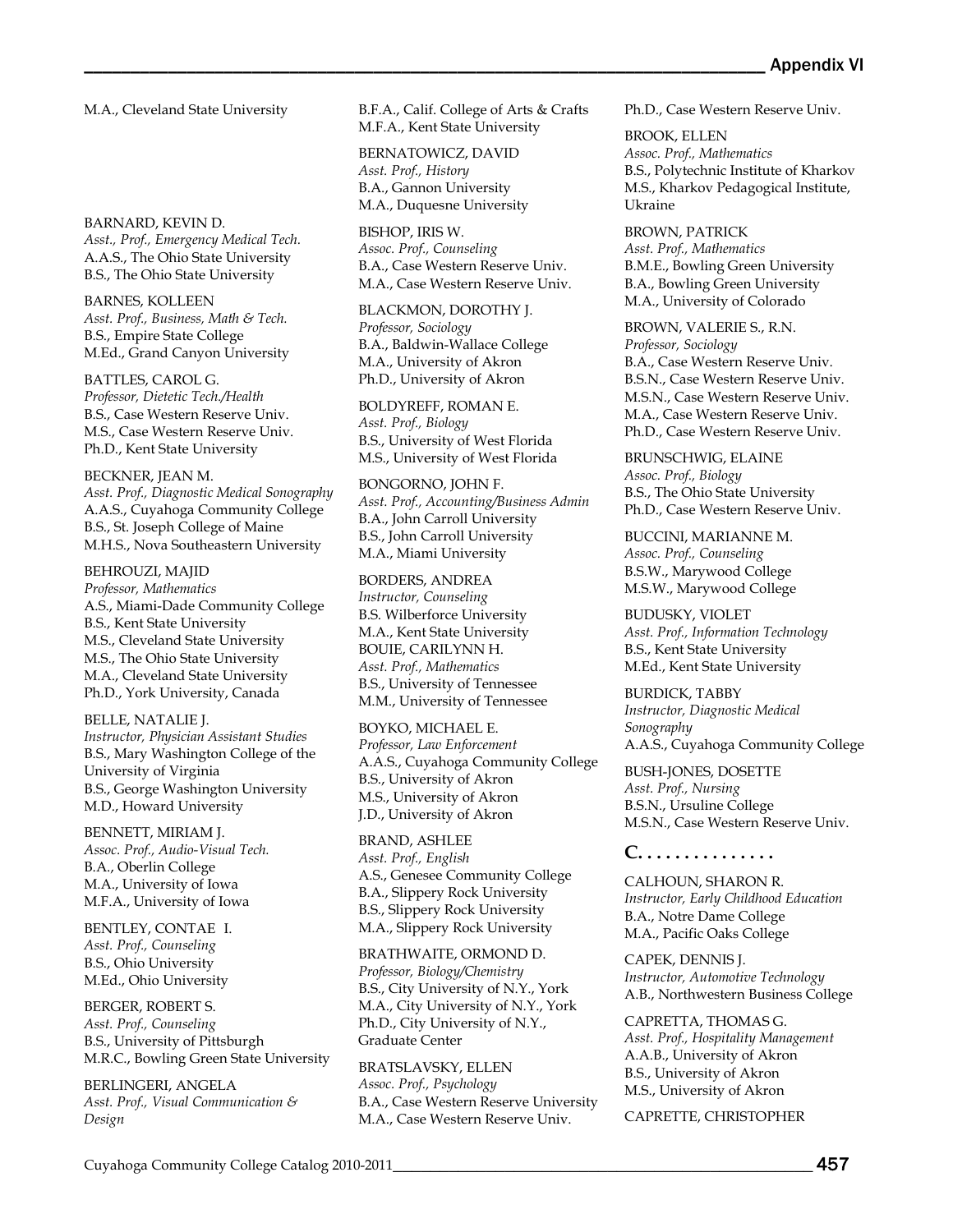#### Appendix VI

*Instructor, Biology*  B.S., Cleveland State University M.S., Cleveland State University Ph.D., The Ohio State University

CARRINGTON, GARY E. *Professor, Counseling* B.A., Morehouse College M.Ed., Kent State University Ph.D., Kent State University

CATANESE, KATHLEEN *Asst. Prof., Psychology* B.S., John Carroll University M.A., Case Western Reserve Univ. Ph.D., Case Western Reserve Univ.

CECI, RICHARD *Asst. Prof., Economics* B.A., Youngstown State University M.A., Youngstown State University

CHANCE, PAMELA *Instructor, Pharmacy Technology* B.A., Capital University Pharm.D., Lake Erie College of Osteopathic Med. School of Pharmacy

CHANDRA, NEETA *Instructor, English* B.A., Osamania University, India M.A., Osamania University, India M.B.A., Cleveland State University

CHEN, JIN *Asst. Prof., Mathematics* B.S., Nanjing Normal Univ., China M.S., University of Arizona

CICERCHI, BARBARA J. *Asst. Prof., Early Childhood Ed.* B.A., Ursuline College M.Ed., Kent State University

CLAWSON, SANDRA A. *Assoc. Prof., Paralegal Studies* B.B.A., Kent State University M.B.A., Baldwin Wallace College J.D., Cleveland Marshall College of Law

CLEMENS, HOLLY A. *Assoc. Prof., Physical Education* B.S., Bowling Green State University M.Ed., Cleveland State University Ph.D., Kent State University

CLEMETSON, DARRELL *Instructor, Respiratory Care* B.S., University of Akron M.Ed., University of Akron

COCHRANE, ROBERT H.

*Asst. Prof., Physical Education* B.S., Bowling Green State University M.S., University of Arizona

COLL-GALLO, ROSER *Professor, Spanish* B.A., Licenciate, University of Chihuahua, Mexico M.A., The Ohio State University Ph.D., University of California, LA

COLVIN, MARLA J. *Professor, Psychology* B.A., Rider College M.A., University of Illinois

CONE, KATHLEEN *Asst. Prof., Engineering Technologies* B.S., Kent State University M.E., Kent State University

CONNELLY, MARIE K. *Assoc. Prof., English* B.A., Richmond College M.A., Case Western Reserve Univ. Ph.D., Case Western Reserve Univ.

CONNOR, NANCY S. *Assoc. Prof., Library* B.A., The Ohio State University M.L.S., Kent State University

COOK, BLAKE *Asst. Professor, Art* B.F.A., University of Pennsylvania M.A., University of Pennsylvania M.F.A., University of Pennsylvania

COX, SUZANNE *Instructor, Counseling*  B.A., West Virginia University M.A., West Virginia University Ed. S., University of Kentucky

CRIDER, DEBORAH *Asst. Prof., Nursing* B.S.N., Andrews University M.S.N., University of Phoenix

CRUICKSHANK, AMY *Asst. Prof., English* B.A., John Carroll University M.A., John Carroll University

CUSTER, ALEXANDRIA T. *Asst. Prof., Biology/Health Science* B.A., Cleveland State University M.S., University of Akron

CUTIETTA, JAMES V. *Asst. Prof., Information Technology*

A.A., Cuyahoga Community College B.A., Cleveland State University M.B.A., Baldwin Wallace College

## **D. . . . . . . . . . . . .**

DALTON, ARELIA *Instructor, Counseling* B.A., Cleveland State University M.Ed., Cleveland State University M.B.A., University of Akron

DANNEMILLER, MELISSA *Asst. Prof., Nursing* B.S.N., University of Akron M.S.N., California State University

DASGUPTA, KALYAN *Asst. Prof., Japanese* B.S., University of Calcutta M.S., Tokyo University

DAVIS, BEN, JR. *Asst. Prof., English* B.S., The Ohio State University M.A., The Ohio State University

DEMIRAY, CAROL R. *Assoc. Prof., Art/Computer Graphics* B.S., Penn State University M.F.A., Penn State University

DIRITSKY, IRENE L. *Asst. Prof., Human Services* A.A., Cuyahoga Community College B.A., Ursuline College M.A., Case Western Reserve Univ.

DISCENZA, ERIN H. *Instructor, Nursing* B.S.N., Georgia Southern University M.S.N., The University of Akron

DISTLER, ANNE *Asst Prof. , Chemistry*  B.S. University of Notre Dame Ph.D., Michigan State University

DIXON, SHIRIN *Asst. Prof., English as a Sec. Language* B.A., University of Akron M.A., School for International Training

DODD, TIMOTHY *Instructor, Counseling*  B.A., Kent State University M.Ed., Kent State University

DONAHUE, NANCY *Asst. Prof., Health Information Mgmt.*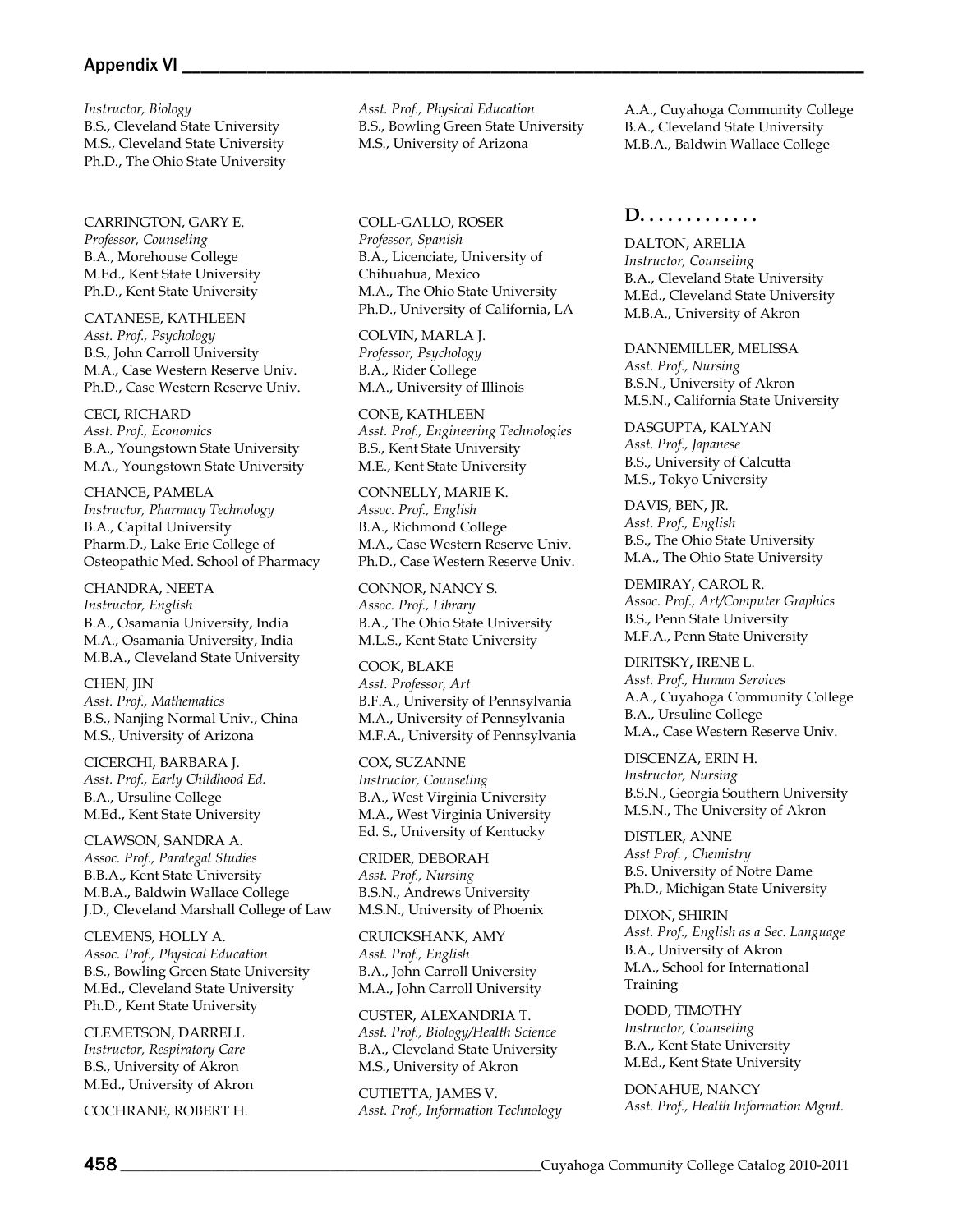B.S., The Ohio State University

DONOVAN, LISA A. *Asst. Prof., Early Childhood Education* B.S., Ohio University M.S., Ohio University

DOUGHTEN, SHARON *Asst. Prof., Dietetic Technology* B.A., Notre Dame College of Ohio M.S., Kent State University

DRAVIAM, SUPRIYA E. *Asst. Prof., English* B.Ed., Osmania University, India B.A., Osmania University, India M.A., Central University, India M.S., Case Western Reserve Univ.

DUKES, PHYLLIS *Professor, Counseling* B.S., Central State University M.A., Case Western Reserve Univ. M.A., University of Michigan Ph.D., University of Michigan

DuPEROW, PAULA K. *Asst. Prof., Public Service Library* B.A., Cleveland State University M.L.S., Kent State University

DURKIN, EDWARD J. *Asst. Prof., Information Technology* B.A., Youngstown State University M.A., Youngstown State University

DUROCHER-JONES, JANE *Asst. Prof., Dental Hygiene* B.S., University of Pittsburgh M.S., Univ. of Missouri, Kansas City

DVORAK, CARRIN L. *Asst. Prof., Nursing* B.S.N., Kent State University M.S.N., Case Western Reserve Univ.

#### **E. . . . . . . . . . . . . . .**

EASLEY, SHAWN L. *Assoc. Prof., Political Science* B.A., Case Western Reserve Univ. M.A., Case Western Reserve Univ. Ph.D., Case Western Reserve Univ.

EBLE, JOHN M. *Assoc. Prof., English* B.A., John Carroll University M.A., University of Michigan Ph.D., Kent State University

EDWARDS, LINDA C. *Prof., Early Childhood Education* B.S., Central State University M.A., Case Western Reserve Univ. ELLIS, ROBERT W. *Asst. Prof., Theatre/Speech* B.A., North Adams State College M.A., Kent State University M.F.A., University of Florida

ELLISON, PAMELA N. *Professor, Information Technology* B.S., Dyke College M.Ed., Kent State University Ph.D., Kent State University

EMRICH, KELLIE *Asst. Prof., Business Admin.* B.A., Bowling Green State University M.A., Case Western Reserve Univ.

ENOS, STEPHEN F. *Asst. Prof., Music* B.M., Berklee College of Music M.M., University of Akron

EVSEEV, ANATOLI A. *Assoc. Prof., English as a Sec. Language* B.A., Leningrad State University M.A., Leningrad State University Ph.D., Leningrad State University

## **F. . . . . . . . . . . . . .**

FABRIZI, RHONDA *Asst. Prof., English* B.A., Baldwin-Wallace College M.A., Louisiana State University

FALES, VALERIE R. *Asst. Prof., English*  A.A., Lakeland Community College B.A., John Carroll University M.A., John Carroll University

FERTAL, LINDA M. *Asst. Prof., Information Technology* B.A., The Ohio State University M.A., The Ohio State University

FINK, MARK N. *Instructor, English* B.A., John Carroll University M.A., Cleveland State University

FEGAN, MICHAEL *Instructor, Accounting*  B.S., The Ohio State University M.B.A., Baldwin Wallace College

FLORENCKI, MICHELLE *Asst. Prof., Dental Hygiene* A.A.S., Cuyahoga Community College B.S., University of Akron M.Ed., Cleveland State University

FOLEY, EDWARD M. *Asst. Prof., Business Administration*

A.A., Cuyahoga Community College B.B.A., Cleveland State University M.B.A., Cleveland State University

FREER-PROKOP, MARGOT *Asst. Prof., Biology* B.S., University of Mary Washington Ph.D., Cleveland State University

FULCHIRON. RICHARD J. *Asst. Prof., Hospitality Management* A.A.S., Rockland Community College B.S., University of San Francisco M.Ed., Cleveland State University

FUNAI, JAMES *Instructor, Plant Science Technology*  B.S., The Ohio State University M.S., The Ohio State University

#### **G. . . . . . . . . . . . . . .**

GABRIEL, DONALD *Asst. Prof., Mathematics* B.A., University of Akron M.S., University of Akron

GAGES, TRENT T. *Assoc. Prof., Engineering Technology* B.S., The Ohio State University M.A., The Ohio State University Ph.D., The Ohio State University

GARDNER, JAMES A. *Asst. Prof., Automotive Technology* A.T.S., Cuyahoga Community College B.S., Myers University M.S., Florida State University

GARNES, JENNIFER *Asst. Prof., Mathematics* B.A., University of Toledo B.Ed., University of Toledo M.S., Cleveland State University

GASTON, DIANE *Asst. Prof., Phil., Humanities & Religious Studies* B.A., Cleveland State University M.A., Cleveland State University

GATICA, NORMA *Assoc. Prof., Chemistry* B.S., UNT, Argentina M.S., UNS, Argentina M.A., State University of N.Y., Buffalo Ph.D., State University of N.Y., Buffalo

GEIGER, MARGE M. *Professor, English* B.A., D'Youville College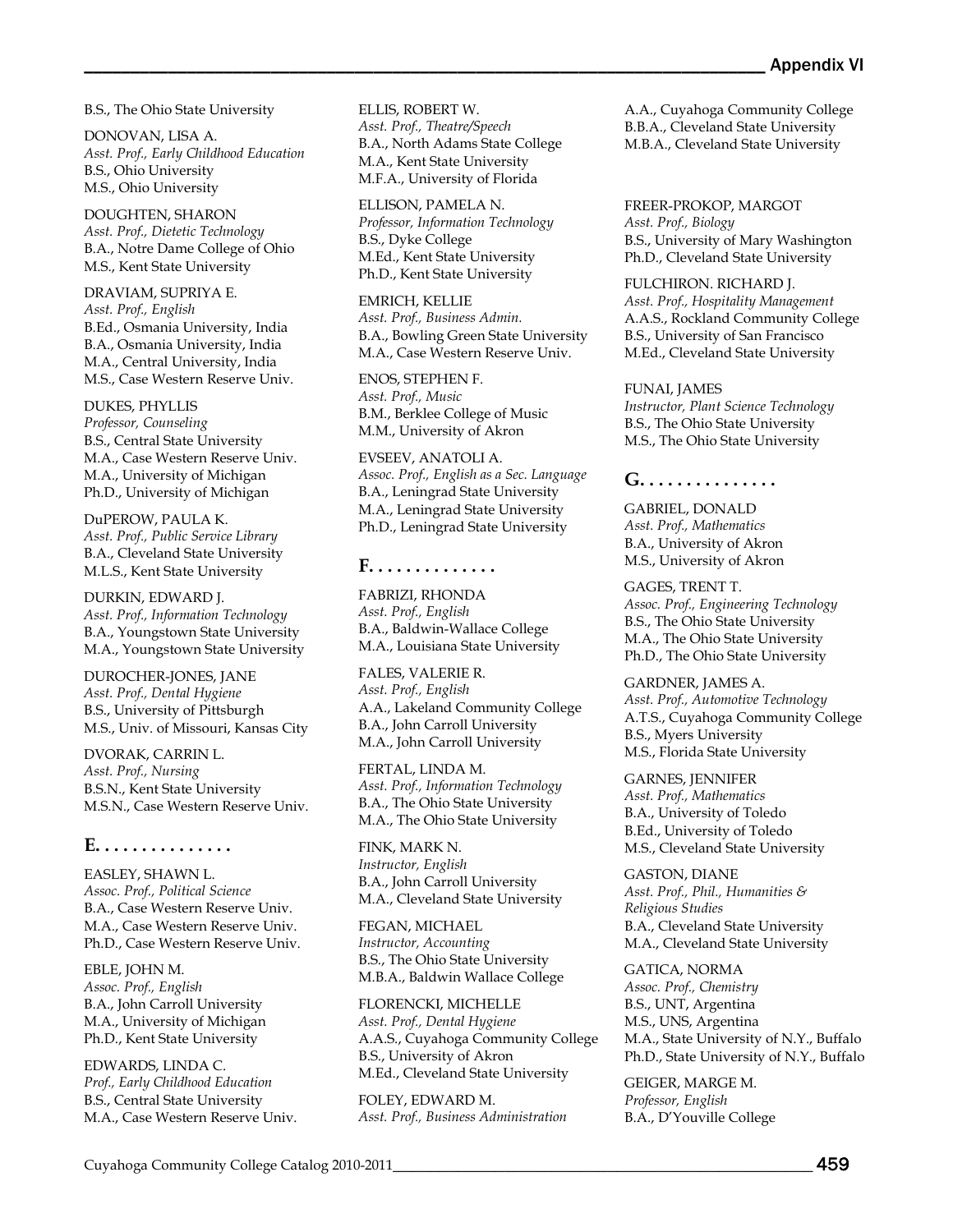M.A., John Carroll University Ph.D., Case Western Reserve Univ.

GLASENER, KRISTINE *Instructor, Mathematics*  B.S.E., Youngstown State University M.Ed., John Carroll University M.A., John Carroll University

GLASSBURN, LINDA A. *Asst. Prof., Business Administration* B.S., University of Pittsburgh M.B.E., Robert Morris University

GLATT, PAUL C. *Asst. Prof., Hospitality Management* B.S., University of Arizona M.M.H., Cornell University

GRAM, FREDRICK P. *Professor, Physics* B.S., University of Minnesota M.S., Purdue University

GRAVES, FELICIA T. *Asst. Prof., Mathematics* B.S., Baldwin-Wallace College M.A., Cleveland State University

GREEN, SHARLENE P. *Assoc. Prof., Art* B.F.A., Kent State University M.F.A., Miami University

GREEN, TONI L. *Asst. Prof., Counseling* B.A., Ohio University M.Ed., Ohio University

GREENE, TRACY *Asst. Prof., English* B.A., Cleveland State University M.A., Cleveland State University

GRIECH, LANI *Asst. Prof., Counseling* M.A., University of Akron

GRIFFITH, HENRY *Instructor, Electrical/Electronics Engineering Technology* B.S., Wright State University Ph.D., Wright State University

GUBKIN, MICHAEL R *Asst. Prof., Art* B.F.A., Cleveland Institute of Art M.A., University of Iowa M.F.A., University of Iowa

**H. . . . . . . . . . . . . . . . .**

HALL, BRIAN P. *Asst. Prof., English* B.A., Mount Union College M.A., Youngstown State University M.F.A., Univ. of Wisconsin-Madison

HALL, C. JEAN MOSLEY *Assoc. Prof., American Sign Language* B.S., Delaware State College M.Ed., Western Maryland College Ph.D., Cleveland State University

HAMPTON, MICHELE *Asst. Prof., Information Technology* B.S., Case Western Reserve Univ. M.B.A., Northeastern University

HANLEY, AMANDA *Asst. Prof., Mathematics* B.S., Miami University A.B., Miami University M.A., Cleveland State University

HANSEN-POLCAR, LOIS J. *Professor, Chemistry* A.A., Cuyahoga Community College B.S., Cleveland State University M.S., Cleveland State University Ph.D., Cleveland State University

HARDMAN, PAMELA S. *Professor, English*  A.B., Glenville State College M.A., Ohio University Ph.D., Ohio University

HARIK-WILLIAMS, NAHLA *Assoc. Prof., Psychology* B.A., Case Western Reserve Univ. M.A., University of Akron Ph.D., University of Akron

HARTZELL, WILLIAM *Asst. Prof., Recording Arts & Tech.* B.S., Valparaiso University M.M., New York University

HAWKINS, CHRISTOPHER *Assoc. Prof., Counseling* B.A., Cleveland State University M.Ed., Cleveland State University Ph.D., Cleveland State University

HEER, SUNITA K. *Asst. Prof., English* B.A., Baldwin Wallace College M.A., Cleveland State University

HEGEDEOS, MARA Z. *Asst. Prof., English as a Sec. Language* B.A., University of California, LA M.A., University of California, LA

HEIDENREICH, JAMES

*Asst. Prof., Electrical/Electronic Engineering Tech.* A.S., Cuyahoga Community College B.S.T., Cleveland State University M.C.I.S., Cleveland State University

HEINLEN, KATHLEEN *Instructor, Counseling*  B.A., Indiana University M.Ed., Cleveland State University Ph.D., Cleveland State University

HEITZER, MARJET *Instructor, Biology*  B.S., University of Pittsburgh M.S., Wright State University Ph.D., University of Pittsburgh

HENDRICK, ROBERTA *Assoc. Prof., English as a Sec. Language* B.A., University of Illinois Ph.D., University of Chicago

HILEY, DEREK *Asst. Prof., Mathematics* B.S., University of Toledo M.A., University of Toledo

HILL, KIMBERLY *Asst. Prof., English* B.A., Cleveland State University M.A., Kent State University

HILL, RENEE L. *Asst. Prof., Real Estate* B.S., Lake Erie College M.B.A., Cleveland State University

HNAT, MARGARET J. *Asst. Prof., English* B.A., California State University M.A., Cleveland State University

HOLLAND, CYNTHIA R. *Professor, Psychology* B.A., Case Western Reserve Univ. M.A., Case Western Reserve Univ. Ph.D., Case Western Reserve Univ.

HOLSWORTH, RICHARD M., JR. *Asst. Prof, Music* B.M., Berklee College of Music M.M., Cleveland State University

HOMENKO, DONNA M. F. *Professor, Dental Hygiene* A.A., Cuyahoga Community College B.S. Ed., University of Akron M.Ed., Cleveland State University Ph.D., University of Akron

HOPKINS, JULIE *Asst. Prof., Nursing* B.S.N., Kent State University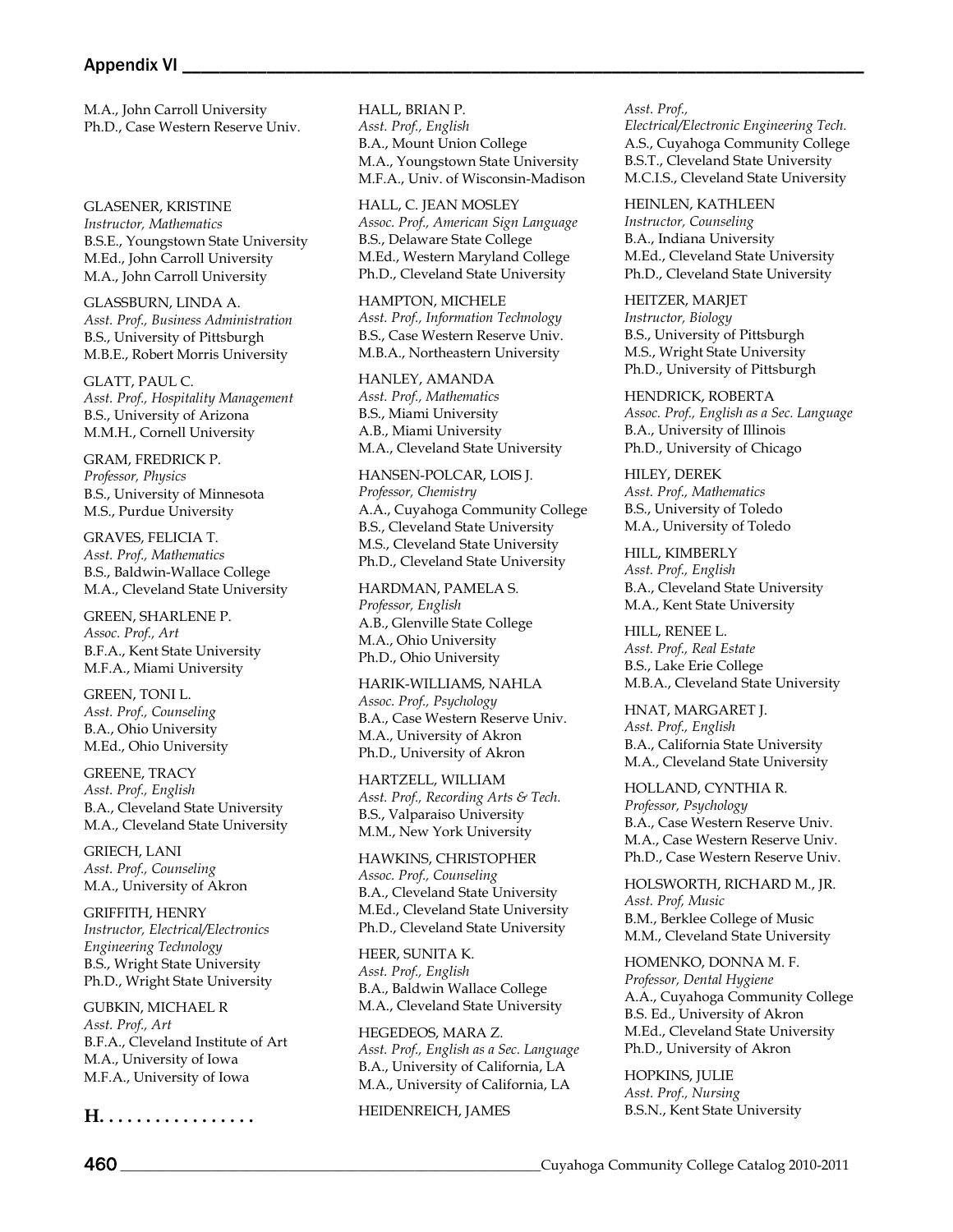M.S.N., Cleveland State University

HORTON, JOHNNY *Assoc. Prof., Library* B.A., John Carroll University M.S.L.S., Case Western Reserve Univ.

HORTON, MARY JANE *Professor, Philosophy/Religious Studies* B.A., Baldwin Wallace College M.A., Cleveland State University M.A., Ashland Theological Seminary

HOVANEC, MARY *Asst. Prof., History* B.A., Case Western Reserve M.A., University of Chicago

HREPIC, SILVANA *Asst. Prof., Foreign Language* B.A., Cleveland State University M.A., Cleveland State University

HRIPKO-JACOB, KIM M. *Assoc. Prof., Counseling* B.A., University of Toledo M.Ed., University of Toledo Ed.S., University of Toledo Ph.D., University of Toledo

HUANG, WEI *Assoc. Prof., Counseling* B.A., Guangxi Institute for Nationalities, China M.Ed., Millerville University Ph.D., Kent State University

HUGHLEY, EMANUEL, JR. *Asst. Prof., English/Journalism* B.S., Ohio University M.S., Columbia University

HURST, MARY L. *Assoc. Prof., English* B.A., Allegheny College M.A., Allegheny College M.A., University of Akron

HURVITZ, IGAL *Asst. Prof., Visual Communication and Design* B.A., Technion, Israel M.A., Pratt Institute

#### **I. . . . . . . . . . . . . . . . .**

INDRIOLO, LEILA *Asst. Prof., Counseling.* B.A., University of Toledo M.S.S.A., Case Western Reserve Univ.

ISMAILA-MITCHELL, MARGARET *Professor, Sociology/Anthropology*  B.S., Hampton Institute M.Ed., University of Illinois Ph.D., Kent State University

**J. . . . . . . . . . . . . . . . .**

JACKSON, MARK K. *Asst. Prof., Spanish* B.A., Oakland University M.A., Wayne State University

JAHAMI, YASSER *Instructor, Radiography* A.S., Cuyahoga Community College

JANSEN, RAYMOND J. *Assoc. Prof., Library.* B.A., University of Dayton M.A., University of South Dakota M.L.S., Case Western Reserve Univ.

JASKULSKI, ROBERT A. *Asst. Prof., History* B.A., Case Western Reserve Univ. M.A., Cleveland State University

JENKINS, CATHLEEN M. *Professor, Biology* B.S., University of Akron M.S., University of Akron

JIMISON, DONNA L., R.N. *Professor, Medical Assisting* A.D.N., Gadsden Community College M.S.N., Case Western Reserve Univ.

JOHNSON, CLARENCE *Assoc. Prof., Mathematics* B.S., Case Western Reserve Univ. M.S., Cleveland State University Ph.D., Cleveland State University

JOHNSON, ROBERT *Asst. Prof., Counseling* B.A., Kent State University M.Ed., Kent State University

JONES, DAVID E. *Asst. Prof., Physical Education* B.Ed., University of Queensland M.Ed., University of Queensland

JONES, PETER S. *Asst. Prof., Health Careers & Science*  A.A.S., Cuyahoga Community College B.A., Johnson C. Smith University M.B.A., Atlanta University M.S.N., University of Akron

JUDGE, LAURIE *Assoc. Prof., Counseling.* A.A., Nassau Community College

B.A., American International College M.S.W., Michigan State University Ph.D., Case Western Reserve Univ.

## **K. . . . . . . . . . . . . . . . .**

KANGAS, SHIRLEY *Professor, Biology* B.S., Kent State University M.S., John Carroll University

KANIESKI, GEORGE L. *Asst. Prof., English* B.S., John Carroll University M.A., John Carroll University

KAPLEY, REBECCA A. *Asst. Prof., Biology* B.S. Ed., Ohio University M.S., Cleveland State University

KARAC, MIRA *Assistant Professor, Mathematics* B.S., University of Akron M.S., University of Akron

KARAGOZ, YALCIN *Instructor, Mechanical Engineering* B.S., Istanbul Technical University, Turkey M.S., Case Western Reserve University

KELLY, ROBIN E. *Asst. Prof., Marketing/Bus. Admin* B.A., Bradley University M.B.A., Amer. Grad. School of International Mgmt.

KENZIG, STEPHEN R. *Professor, Philosophy/Religious Studies* B.A., Cath. University of America M.A., Cath. University of America B.A., Cath. University of Louvain M.A., Cath. University of Louvain S.T.B., Cath. University of Louvain Ph.D., Cath. Univ. of Louvain (Phil) Ph.D., Cath. University of Louvain (Rel. Stud.)

KEREZY, JOHN *Asst. Prof., Journalism/Mass. Comm.* B.A., Wabash College M.A., The Ohio State University

KOEHLER, MARY A. *Asst. Prof., Mathematics* B.S., University of Dayton M.S., Wright State University

KOHOLIC-HEHEMANN, DOLORES *Asst. Prof., Chemistry* B.S., Cleveland State University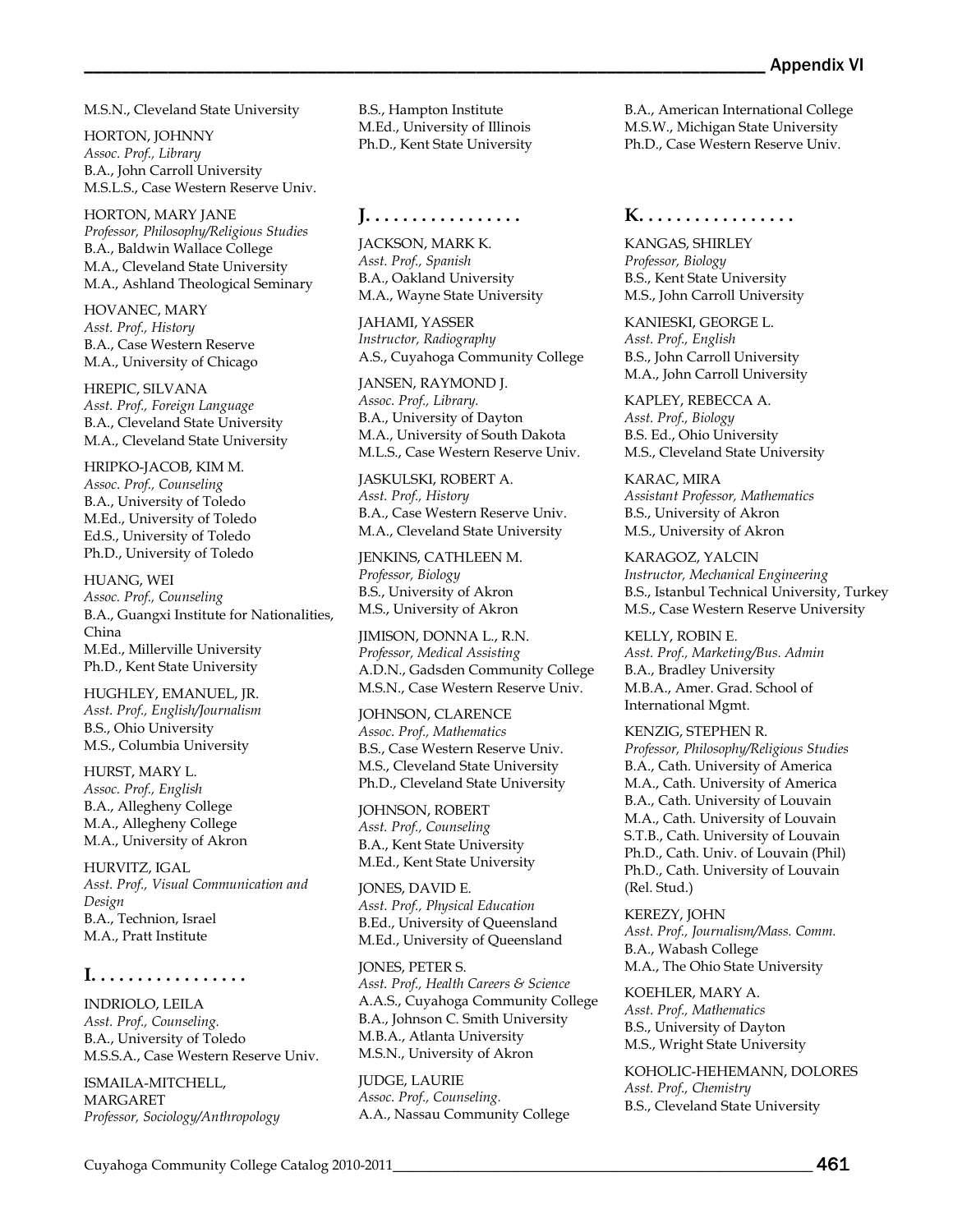## Appendix VI \_

Ph.D., Cleveland State University

KOMARA, LINDA *Instructor, Nursing*  A.A.S., Lakeland Community College B.S., Ursuline College M.S., Walden University

KOPISAROVA, ELIZAVETA *Asst. Prof., Math & Applied Tech.* M.S., Kharkov State Pedagogical University, Ukraine

KREVANS, JULIA A. *Assoc. Prof., Psychology* A.B., University of Michigan M.A., Case Western Reserve Univ. Ph.D., The Ohio State University

KRUEGER, JEN V. *Asst. Prof., Business, Math & Tech.* A.A., Academy of Court Reporting B.S., Empire State College M.Ed., Grand Canyon University

KRUMROY, KARL A. *Asst. Prof., Philosophy* B.A., Kent State University M.A., Kent State University

KUNTZ, KEVIN *Instructor, Counseling*  B.A. University of Akron M.A., University of Akron

## **L. . . . . . . . . . . . . . . .**

LAGUARDIA, GEORGIAN *Assoc. Prof., Art* B.A., Ohio Dominican College M.F.A., Syracuse University

LAGUARDIA, KRISTEN *Asst. Prof., Mathematics* B.A., Wittenberg University M.A., John Carroll University

LAMB, JOANN *Asst. Prof., Diagnostic Medical Sonography* A.A.S., Cuyahoga Community College A.S.B., Cuyahoga Community College B.S., Oregon Institute of Technology

LAUER, ANNA *Instructor, Library Science* B.A., Cleveland State University M.L.I.S., Kent State University

LEIDICH, STEVEN *Assoc. Prof., Biology* B.S., Bowling Green State University Ph.D., University of Illinois, UrbanaChampaign

LeMASTER, JARED *Asst. Prof., Biology* B.S., Kent State University Ph.D., Ohio State University

LEMMEY, DOROTHY *Assoc. Prof., Nursing* B.S.N., Kent State University M.S.N., Case Western Reserve Univ. Ph.D., Texas Women's University

LESURE, KENNETH B. *Professor, Psychology* B.A., Ohio Wesleyan University M.A., Syracuse University Ph.D., Syracuse University

LEVIN, DANIEL M. *Assoc. Prof., Visual Comm. & Design* B.F.A., Rochester Institute of Tech. M.F.A., Vermont College

LEVINA, ISOLDA D. *Professor, Mathematics* B.A., Chernovits State Univ., USSR B.S., Chernovits State Univ., USSR M.A., Chernovits State Univ., USSR M.S., Chernovits State Univ., USSR Ed.D., Nova Southeastern University

LEWINE, MARK S. *Professor, Sociology/Anthropology* B.A., Western Reserve University M.A., Kent State University Ed.D., Nova University

LICHNIAK, JAMES *Asst. Prof., Physician Assistant* B.S., Case Western Reserve Univ. P.A., Univ. of Alabama, Birmingham D.P.M., Ohio College of Podiatric Medicine

LiPUMA, SAMUEL *Assoc. Prof., Philosophy* B.A., University of Dayton M.A., University of Dayton

LLOYD, COLLEEN A. *Asst. Prof., English* B.A., Notre Dame College M.A., John Carroll University

LOHWATER, SUSAN W. *Assist. Prof., English as a Sec. Language* B.A., Portland State University M.A., Ohio State University M.A., University of Findlay Ph.D., Ohio State University

LONDON, RICHARD

*Asst. Prof., Biology* A.A., Florida Keys Comm. College B.S., Antioch College M.S., University of Michigan M.L.I.S., Kent State University

LONG, DAVID H. *Assoc. Prof., English* B.A., Kent State University M.A., Kent State University

LONGRICH, MICHAEL P. *Asst. Prof., Automotive Technology* A.A.S., Macomb Community College B.A., University of Cincinnati M.Ed., Cleveland State University

LUND, CYNTHIA, M. R.N. *Asst. Prof., Nursing* B.S.N., University of Iowa M.S.N., Case Western Reserve Univ.

LYBARGER, JENNIFER S. *Asst. Prof., Counseling* B.A., Miami University M.Ed., Cleveland State University

LYON, THOMAS E. *Asst. Prof., History/Political Science* B.A., John Carroll University M.A., John Carroll University

LYONS, KEITH P. *Assoc. Prof., Information Technology* B.S., Kent State University M.A., Kent State University

## **M. . . . . . . . . . . . . . . . .**

MAGNOTTA, JOSEPH *Asst. Prof., Mathematics* B.S., Grove City College M.A., University of Pittsburgh

MAISTO, MARIA *Instructor, English*  B.S., Georgetown University M.A., Georgetown University A.S.D., The University of Maryland at College Park

MALECKAR, REBECCA J. *Asst. Prof., Law Enforcement* B.S.Ed., Cleveland State University J.D., Cleveland-Marshall College of Law

MALONE, JOHN P., CPA *Asst. Prof., Information Technology* B.B.A., Cleveland State University M.C.I.S., Cleveland State University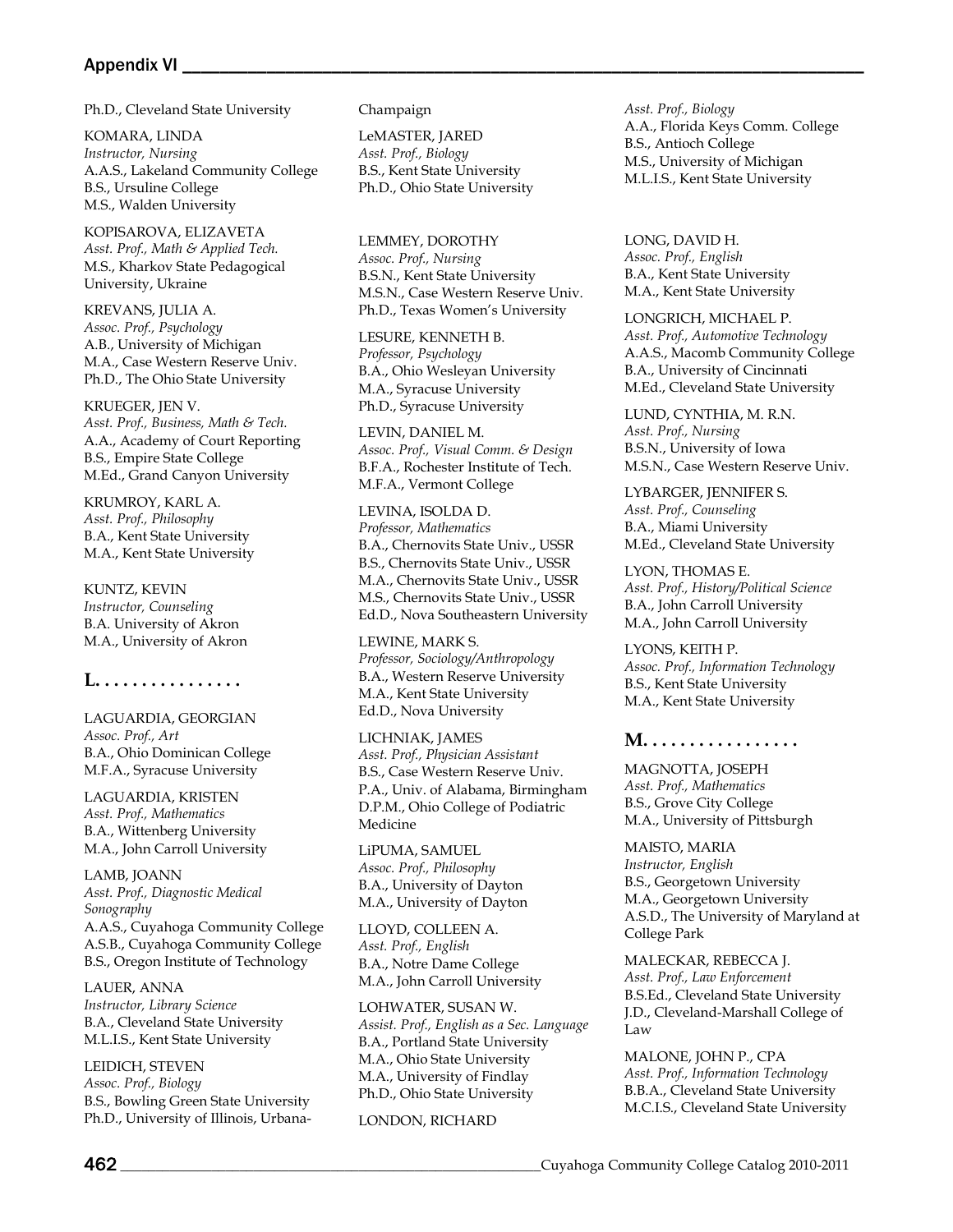MARTIN, CYNTHIA *Asst. Prof., Foreign Language* B.A., Northwestern University M.A., Middlebury College Ph.D., Middlebury College

MARTIN, DIANA *Instructor, Diagnostic Sonography*  A.A.S., Lorain County Community College B.S., The Ohio State University

MASSARI, DEBORAH L. *Professor, Mathematics* B.S., Mount Union College M.S., University of Akron Ed.D., Nova Southeastern University

MASTERSON, PATRICK *Professor, Speech Communication* B.A., Kent State University M.A., Kent State University Ph.D., Case Western Reserve Univ.

McATEE, KATHRYN A. *Assoc. Prof., Business Admin.* B.A., Baldwin Wallace College M.B A., John Carroll University M. Ed., Cleveland State University Ph.D., Cleveland State University

McCRAITH, MICHAEL *Asst. Prof., Mathematics* A.S., Lakeland Comm. College B.A., Cleveland State University M.A., University of Kentucky

McKEEVER, JEROME M. *Assoc. Prof., English* B.A., University of Notre Dame M.A., Case Western Reserve Univ. M.A., John Carroll University Ph.D., Case Western Reserve Univ.

McNATT, DONNA J. *Asst. Prof., Mathematics* B.S., Malone College M.Ed., Delta State University M.S., University of Akron

McNEAL, SIMON P. *Assoc. Prof., Sociology/Anthropology* B.A., Baldwin-Wallace College M.A., Notre Dame University

MEISTER, TRACI *Instructor, English*  B.A., Otterbein College M.A., The Ohio State University

MEOLA, SUZANNE *Instructor, Visual Comm & Design*  B.F.A, University of Akron

MERICSKO, ATHENA *Instructor, English*  B.A., Mount Union College M.A., Cleveland State University

MIKLOWSKI, PAUL *Asst. Prof., Art* B.A., Borromeo College of Ohio M.A., Cleveland State University

MILAM, LINDSAY *Asst. Prof., English* B.A., Baldwin-Wallace College M.A., University of Toledo

MILLER, JUSTIN A. *Instructor, Philosophy* B.S., Portland State University M.A., Cleveland State University

MILRUD, EDUARDO *Instructor, Manufacturing/Industrial Tech* B.S., Universidad De Buenos Aires M.S., Art Center College of Design M.B.A., John Carroll University

MONATH, KAREN *Instructor, Hospitality Management* A.C.A, Culinary Institute of America B.H.M., Florida International Univ. M.H.M., Florida International Univ.

MORGAN, JACQUELINE *Asst. Prof., Nursing* B.S.N., University of Toledo M.S.N., Kent State University M.B.A., Baldwin Wallace College

MORGENSTEIN, BENJAMIN *Asst. Prof., English* B.A., University of Michigan M.A., University of Tennessee

MORLEY, MAUREEN *Assoc. Prof., English* B.A., John Carroll University M.A., John Carroll University

MOTLEY, DEBRA A. *Asst. Prof., American Sign Language* B.A., Cleveland State University M.Ed., Western Maryland College

MUC, SEAN *Instructor, Biology*  B.S., Bowling Green State University M.S., Bowling Green State University

MUN, SEONG-AE *Assoc. Prof., Art* B.F.A., Ewha Womans University M.F.A., Rhode Island School of Design MUREN, LINDA *Instructor, Accounting* B.B.A., Baldwin Wallace College M.B.A., Case Western Reserve University

MUSOLF, BARBARA B. *Assoc. Prof., Veterinary Technology* B.S., Bowling Green State University D.V.M., The Ohio State University

#### **N. . . . . . . . . . . . . . .**

NAGORNEY, SUSAN J. *Asst. Prof., Mathematics* B.S., Case Western Reserve Univ. M.A., Cleveland State University

NAGY, MARGUERITE CPA, CMA *Asst. Prof., Accounting* B.A., Notre Dame College B.A., Baldwin-Wallace College M.A., University of Akron M.B.A., Baldwin-Wallace College

NARDECCHIA, DAVID *Instructor, Counseling*  B.A., Kent State University M.Ed., Kent State University

NDEFRU, JOHN *Asst. Prof., Physics* Canditat en Sciences Physiques, Universite Lovanium, Kinshasa, Zaire Candidat en Sciences Mathematiques, Universite Lovanium, Kinshasa, Zaire Licence en Sciences Physiques, Universite Lovanium, Kinshasa, Zaire Ph.D., Indiana University

NEEL, PAUL *Asst. Prof., English* B.A., Towson University M.A., Case Western Reserve Univ.

NICOPOLIS, MICHELLE *Asst. Prof., Counseling* B.A., Hiram College M.A., Ball State University Ph.D., Cleveland State University

NYE, SHAD *Asst. Prof., Physical Education* B.A., Baldwin-Wallace College M.Ed., Cleveland State University

#### **O. . . . . . . . . . . . . . . . .**

OCHEI, CHRISTIAN N. *Asst. Prof., Engineering Technology* Adv. Dipl. Tech. Institute, Germany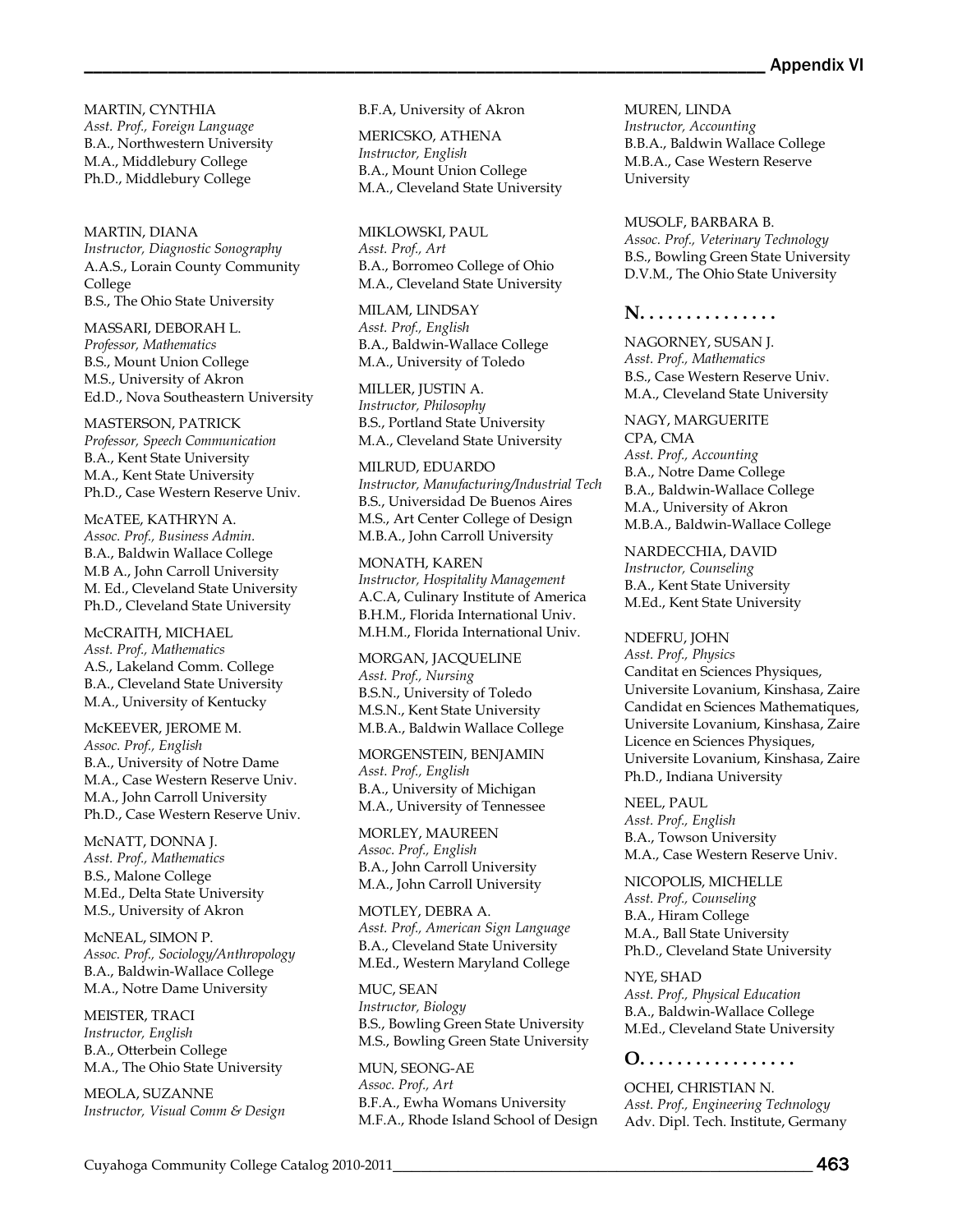#### Appendix VI \_

B.S., Norfolk State University M.S., Central Missouri State University

OCHS, KIMBERLY *Asst. Prof., Biology* B.S., Clarion University M.S., Virginia Commonwealth

OKOCHA, CHRISTIE *Professor, English* B.Ed., University of Ibadan, Nigeria M.A., Cleveland State University J.D., Cleveland Marshall College of Law

ORR, TRACY L. *Assoc. Prof, Information Technology* A.S., Cuyahoga Community College B.S., Dyke College M.Ed., Cleveland State University

OSBORN, LOIS L. *Asst. Prof., English* B.A., Lake Erie College M.A., Cleveland State University

OSBORN, STACI L. *Asst. Prof., Mathematics* B.A., Lake Superior State University M.A., Western Michigan University

OVERFIELD, DANIEL *Asst. Prof., Library* B.A., Ohio University M.S., Drexel University

**P. . . . . . . . . . . . . . . .**

PACK, DANNY *Asst. Prof., Electrical/Electronic Engineering Tech.* B.S.E.T., Cleveland State University M.S.I.E., Cleveland State University M.S.E.E., Cleveland State University

PALIWODA, MELISSA A. *Asst. Prof., English* B.A., John Carroll University M.A., John Carroll University

PANZA, JOHN R. *Asst. Prof., English* B.A., John Carroll University M.A., John Carroll University

PAPP, ALEXANDER *Asst. Prof., Speech Communication* B.A., California State Univ., Long Beach M.A., California State Univ. Northridge

PARLAND, WILLIAM *Instructor, Biology* B.S., Grove City College M.S., Cleveland State University Ph.D., The Ohio State University PATTERSON, ROBERT B. *Professor, Counseling* B.A., John Carroll University M.Ed., Cleveland State University

PATTON-SCHROEDER, KIM *Asst. Prof., Nursing* B.S.N., University of Phoenix M.S.N., University of Phoenix

PATWARDHAN, PAT *Asst. Prof., Business Administration* B.A., University of Pune B.A., Eureka College M.S., Illinois State University

PECK, ANDREA S. *Asst. Prof., Speech Communications* B.A., University of Michigan M.A., Kent State University

PEGMAN, ANDREW *Asst. Prof., English* B.A., John Carroll University M.A., Cleveland State University

PELLER, ILDIKO C. *Asst. Prof., Mathematics* B.S., Notre Dame College M.S., John Carroll University

PEREZ, LUIS H. *Asst. Prof., Spanish* B.A., Cleveland State University M.A., University of Akron

PERRY, FREDERICK J. *Assoc. Prof., Theatre/Television* B.A., University of California M.A., University of Arizona Ph.D., University of Colorado

PETCAVAGE, SHEILA D. *Asst. Prof., Business Administration* B.A., Baldwin-Wallace College M.B.A., Baldwin-Wallace College

PHILLIPS, CHRISTINE *Instructor, Physical Education* B.S., Kent State University M.Ed., Cleveland State University

PLAVAC, GEORGE N. *Professor, Business Administration* B.B.A., John Carroll University L.L.M., Cleveland-Marshall Law School J.D., Cleveland-Marshall Law School Ed.D., Nova University

POPE, TERRI S. *Professor, Biology* B.S., Case Western Reserve Univ. Ph.D., The Ohio State University

PRESTON, WILLIAM G. *Assoc. Prof., Biology* B.S., John Carroll University M.S., John Carroll University

PRICE, WENDELL *Instructor, Massotherapy* Buckeye College of Massotherapy B.S.Ed., Bowling Green State Univ. M.Ed., Cleveland State University

PRIMUTH, ERIC M., CPA *Asst. Prof., Accounting* B.B.A., Cleveland State University M.S.A., Kent State University M.B.A., Kent State University

#### **R. . . . . . . . . . . . . . . .**

REDLES, DAVID *Assoc. Prof., History* B.A., Penn State University M.A., Penn State University Ph.D., Penn State University

REINHARD, CHRISTINE *Asst. Prof., English as a Sec. Language* B.A., John Carroll University M.A., Southeast Missouri State Univ.

RELYEA, AMY *Instructor, Mathematics*  B.S., Miami University M.S., Miami University

REYES, SUZANNE *Asst. Prof., English* B.A., John Carroll University M.A., John Carroll University

RHOTEN, EULACE *Instructor, Business Admin*  B.B.A., Kent State University M.B.A., Kent State University

RIFFLE, LISA R. S. *Asst. Prof., Mathematics* B.S., University of Akron M.S., University of Akron

RIFICI, LOUIS M. *Asst. Prof., Environmental Health & Safety* B.S., Bowling Green State University M.S., Virginia Polytechnic Institute

RINGLE, BARBARA A. *Asst. Prof., Dental Hygiene* A.A.S., The Ohio State University B.S., Baldwin-Wallace College M.Ed., Cleveland State University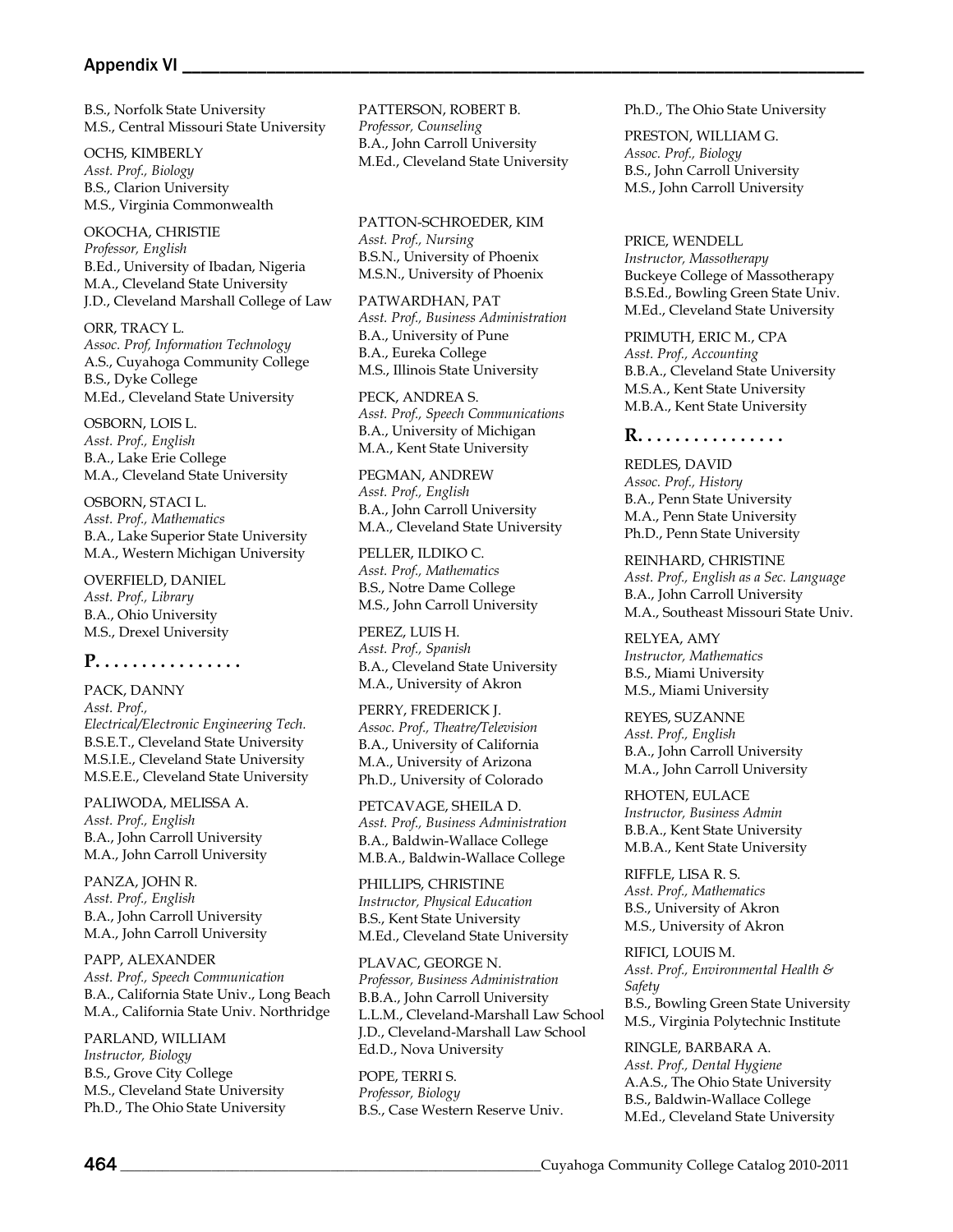RITTMAN, MARK P. *Asst. Prof., Psychology* B.A., State Univ. of New York, Buffalo M.A., Kent State University Ph.D., Kent State University

ROKICKY, CATHERINE *Professor, History* B.A., Cleveland State University M.A., Cleveland State University Ph.D., Kent State University

ROKICKY, PAUL C. *Asst. Prof., Mathematics* B.A., Cleveland State University M.S., Cleveland State University

ROMAN, LAWRENCE A., CPA *Professor, Accounting* B.B.A., Cleveland State University M.B.A., Baldwin-Wallace College Ph.D., Kent State University

ROWAN, MICHAEL *Assoc. Prof., Biology* B.S., John Carroll University M.S., The Ohio State University Ph.D., The Ohio State University

RYLAND, MARK *Asst. Prof., Electroneurodiagnostic Tech.* B.S., Kent State University M.A., Kent State University

# **S. . . . . . . . . . . . . . .**

SALCO, RAYMOND A. *Asst. Prof., Real Estate* B.S., The Ohio State University M.B.A., University of Utah J.D., Capital Law School

SALEM, DOROTHY C. *Professor, History/Sociology* B.A., Cleveland State University M.A., Cleveland State University Ph.D., Kent State University

SCALONE, JANIS G. *Assoc. Prof., English as a Sec. Language* B.A., Penn State University B.S., Slippery Rock University M.Ed., University of Pittsburgh

SCHAFER, TED *Asst. Prof., Automotive Tech.* A.A., Cuyahoga Community College

SCHMIDT, KENNETH *Instructor, Information Technology* B.S., Clemson University

M.S., Towson University Ph.D., Kent State University

SCOTT, GARY S. *Asst. Prof., Music* B.A., University of Tulsa M.M., University of Tulsa

SEATON, KIRA J. *Asst. Prof., Music* B.M., Ohio University M.M., Ohio University

SEBOLD, D. DAVID *Asst. Prof., Engineering Tech.* B.A., Cleveland State University

SHAFER, DENNIS D. *Asst. Prof., Information Technology* A.A., Cuyahoga Community College B.S., Ashland College M.A., Cleveland State University

SHARMA, PRABHAT *Asst. Prof., Massotherapy/Biology* B.S., University of Delhi M.S., Jiwaji University Ph.D., Jiwaji University M.D., Our Lady of Fatima

SHEARER, MELANIE S. *Asst. Prof., Medical Assisting* B.S., Kent State University

SHELTON, PATTY *Asst. Prof., Mathematics* B.S., Ursuline College M.S., University of Akron

SHEPPARD, COLIN *Asst. Prof., Mathematics* B.S., University of Florida M.A., St. John's College M.A.T., University of Florida

SHIM, YOUNG *Assoc. Prof., Instructor* B.A., Ewha Women's Univ., Korea M.A., University of Illinois Ph.D., University of Akron

SHIRILLA, ROBERT G. *Asst. Prof., Sociology* B.A., Baldwin-Wallace College M.A., University of Akron

SIDLEY, SUSAN M. *Asst. Prof., English* B.A., Cleveland State University M.A., Cleveland State University SIEGEL, DEBRA L. *Asst. Prof., Nursing* B.S.N., University of Cincinnati M.S., University of Minnesota

SIERK, DAVID *Asst. Prof., English* B.A., Cleveland State University M.A., Cleveland State University

SILER, SONJA *Asst. Professor, Political Science* B.A., University of Virginia M.B.A., Washington University Ph.D., Temple University

SILK, MICHAEL *Asst. Prof., Information Technology* A.A.B., Cuyahoga Community College B.A., Mount Union College M.A., Case Western Reserve Univ.

SILON, RUTH A. *Assoc. Prof., English* B.S.Ed., Ohio University M.Ed., Cleveland State University

SKOP, JENNIFER E. *Instructor, English* B.A., Youngstown University M.A., Youngstown University

SKOWRONSKI, SUSAN M. *Asst. Prof., Information Technology* B.B.A., Kent State University M.B.A., Kent State University

SMITH, DEBORAH *Asst. Prof., Biology* A.B., Malone College Ph.D., Cleveland State University

SNELL MASTERSON HEATHER L. *Professor, Mathematics* B. Phil., Miami University M.A., Tufts University M.A., Kent State University Ph.D., Kent State University

SOTO-SCHWARTZ, MELISSA *Asst. Prof., History* B.A., University of California-Irvine M.A., Univ. of Wisconsin-Madison

SOUTHER, STACEY *Assoc. Prof., Psychology* B.S., Heidelberg College M.A., University of Toledo

SPATZ, BARBARA A. *Assoc. Prof., Physical Education*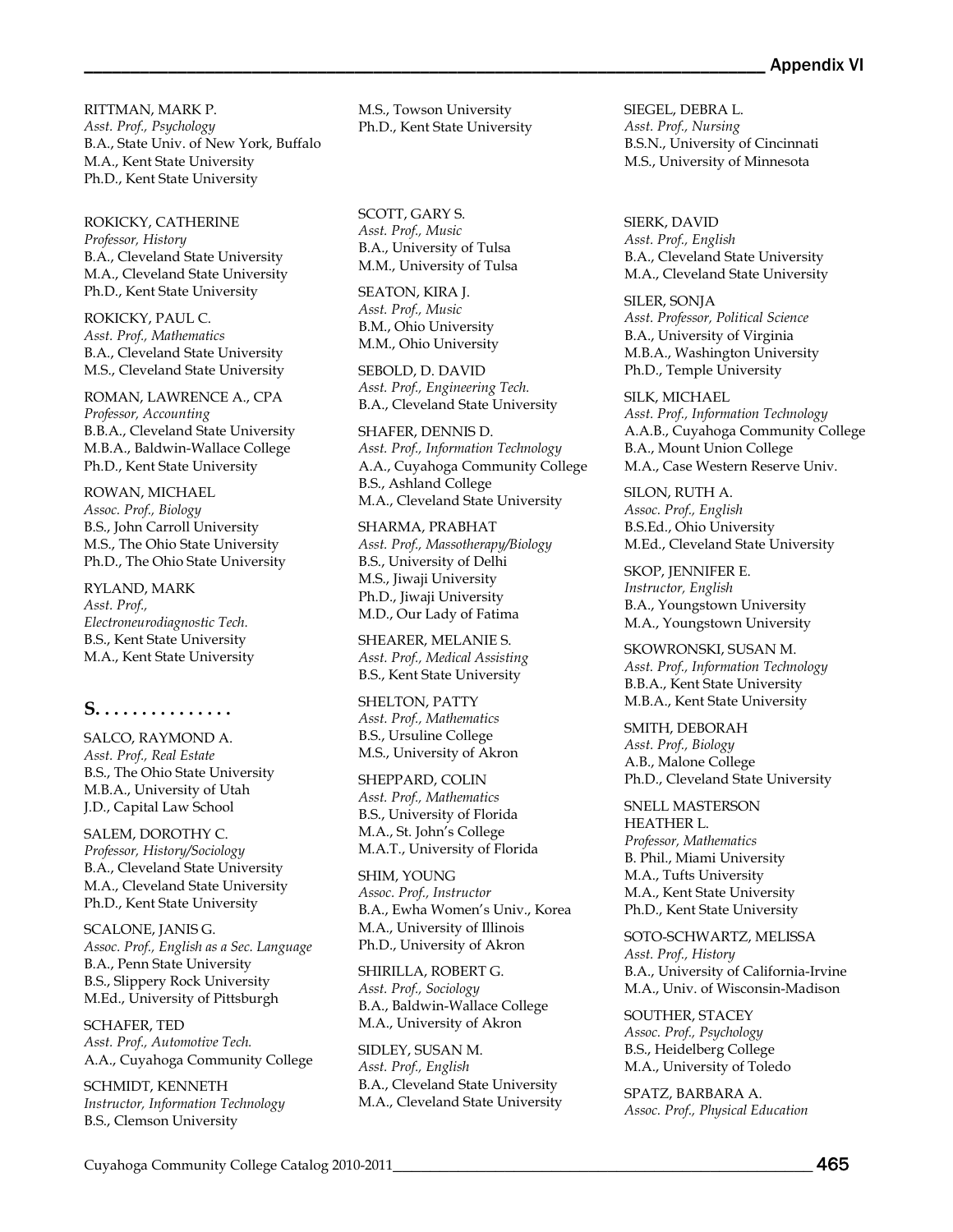#### Appendix VI \_\_

B.S., Bowling Green State University M.A., Baldwin-Wallace College Ph.D., Kent State University

SPETICH, JOAN M. *Assoc. Prof., Mathematics* B.A., Otterbein College M.S., University of Akron

STADY, KELLY C. *Assoc. Prof., Mathematics* B.S., University of New Mexico M.S., University of New Mexico

STANSBERRY, PATRICK *Asst. Prof., English* A.S., Cuyahoga Community College B.A., Cleveland State University M.A., Cleveland State University

STEHLE, RACHEL *Asst. Prof., Sociology* B.A., University of Notre Dame M.A., University of Toledo

STOTEBERY, BRENDA *Instructor, Mathematics* B.S., Cleveland State University M.A., John Carroll University

STRALKA, RUDY M. *Asst. Prof., Business Administration* A.A., Cuyahoga Community College B.A., Baldwin Wallace College M.B.A., Baldwin Wallace College

STRONG, LINDA A. *Asst. Prof., Nursing* R.N., Fairview General Hospital School of Nursing M.S.N., University of Akron

STURIK, ROBIN, J., CCP *Asst. Prof., Information Technology* B.A., Cleveland State University M.Ed., Cleveland State University

SUSBAUER, KIMBERLEY *Asst. Prof., Hospitality Management* B.S., Bowling Green State University M.Ed., Cleveland State University

SWEENEY, PATRICIA M. *Asst. Prof., Counseling* B.A., Cleveland State University M.Ed., Cleveland State University

SZALAY, MARLYN C. *Assoc. Prof., Art* B.F.A., Kent State University M.F.A., Kent State University

#### **T. . . . . . . . . . . . .**

TAMERLANO, KATHLEEN *Assoc. Professor, Information Tech.* B.S., Heidelberg College M.B.A., Case Western Reserve Univ. M.S., NOVA Southeastern University

TARCSON, CATHERINE M. RT (N) *Asst. Prof., Nuclear Medicine* A.A., Lorain Comm. College B.A.S., Siena Heights University

TASCH, JASON *Asst. Prof., Biology* B.S., The Ohio State University M.S., The Ohio State University Ph.D., Case Western Reserve Univ.

TATALOVIC, BRANISLAV *Instructor, Journalism* A.A.S, Cuyahoga Community College B.A., Cleveland State University M.F.A, Chapman University

TAYLOR, ALVIN C. *Asst. Prof., English* B.A., Eckerd College M.A., Cleveland State University M.Ed., Cleveland State University

TAYLOR, BARBARA A. *Professor, Counseling* B.A., Cleveland State University M.Ed., Kent State University Ph.D., Kent State University

TAYLOR, KAREN L. *Asst. Prof., Interior Design* B.S., Kent State University

THOMAS, ANDREA *Asst. Prof., Physical Education* B.A., Minnesota State University Moorhead M.S., The George Washington University

THOMAS, JOHN A. *Asst. Prof., Veterinary Technology* D.V.M., The Ohio State University

THOMPSON, MARY E. *Asst. Prof., Library* B.A., Bowling Green State University M.L.I.S., Kent State University

THORNTON, BEVERLY A.

*Assoc. Prof., English* B.A., John Carroll University M.A., John Carroll University

TODD, DAVID *Instructor, English*  B.A., The Ohio State University M.A., Cleveland State University M.F.A, Tisch School of the Arts Ph.D., University of Illinois of Chicago

TRETHEWAY, ALAN *Asst. Prof., Economics* B.A., Harvard University M.B.A., Cleveland State University

TRYK, JULIA O. *Professor, Paralegal Studies* B.U.S., University of New Mexico J.D., University of New Mexico

TUMA, REGINA *Instructor, Nursing* B.S.N., Frances Payne Bolton School of Nursing M.S.N., Frances Payne Bolton School of Nursing

TURNER, NINA *Asst. Prof., History* A.A., Cuyahoga Community College B.A., Cleveland State University M.A., Cleveland State University

## **U. . . . . . . . . . . . . .**

UGRAN, ANGELA *Asst. Prof., Political Science* B.A., Baldwin-Wallace College M.P.A., Bowling Green State Univ. M.A., Kent State University

URVAN, ROXANNE M. *Professor, Radiologic Technology* Cleveland Clinic, A.A.R.T. (R) A.B.D., Kent State University B.A., Wittenberg University M.S., Case Western Reserve Univ.

#### **V. . . . . . . . . . . . . . . .**

VANPELT, BRIAN T. *Asst. Prof., Mathematics* B.S., University of Akron M.S., University of Akron

VARHEGYI, GEZA *Asst. Prof., Biology* A.S., Cuyahoga Community College B.S., Cleveland State University